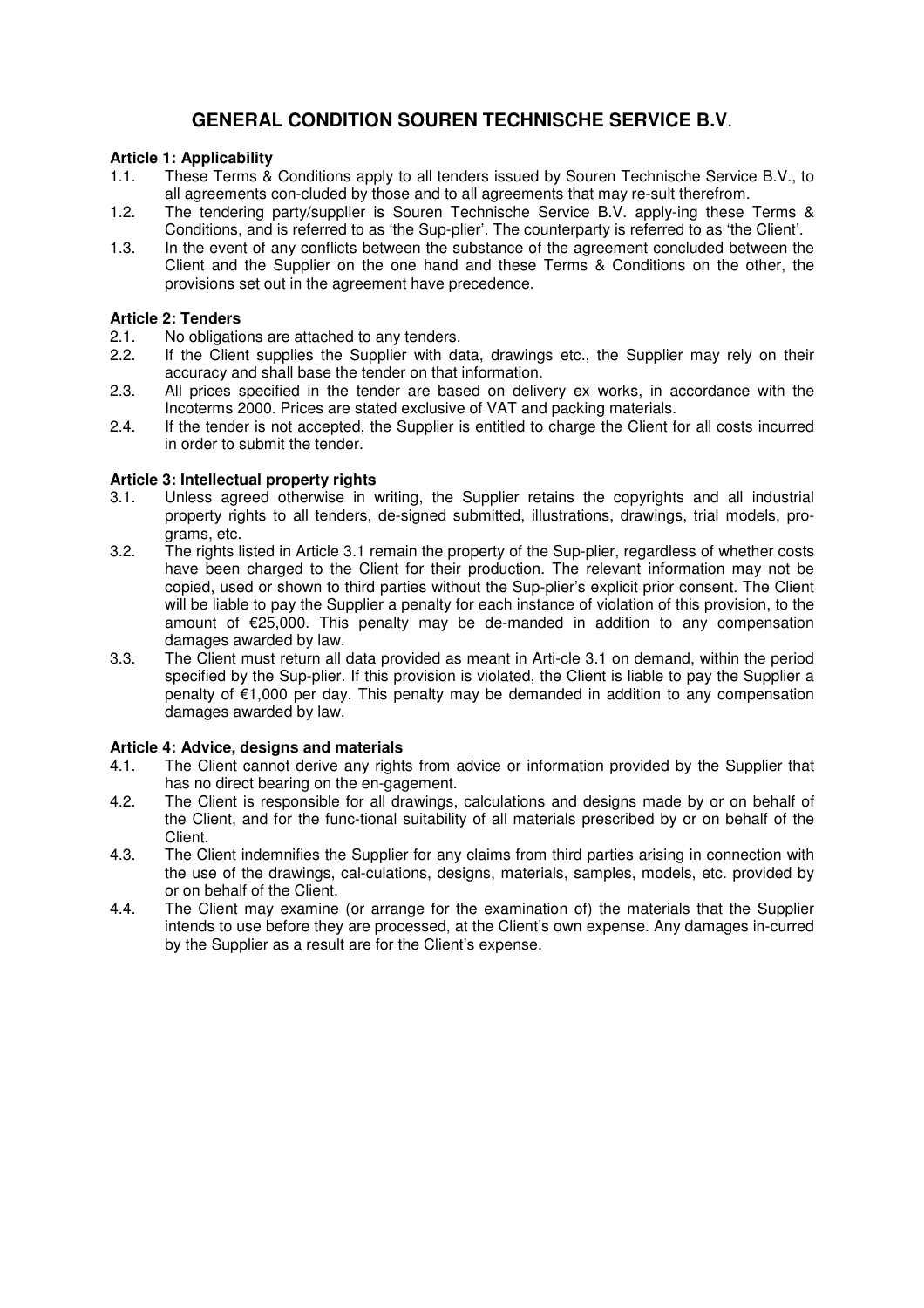# **Article 5: Delivery times**

- 5.1. The delivery deadline and/or work period stated by the Sup-plier are estimates.<br>5.2. In determining delivery deadlines and/or work periods, the Supplier assi
- In determining delivery deadlines and/or work periods, the Supplier assumes that the engagement can be carried out under the circumstances as they are known to the Supplier at that moment.
- 5.3. Delivery deadlines and/or work periods do not commence until the Parties have agreed on all commercial and technical details, all necessary data, final and approved drawings, etc. are in the Supplier's possession, the payment or instalment agreed has been received and the conditions necessary for the performance of the engagement have been met.
- 5.4. a. In the event of circumstances that are different to those known to the Supplier when the delivery deadline and/or work period were determined, the Supplier may extend the delivery deadline and/or work period by the time that is re-quired in order to perform the engagement under those cir-cumstances. If the work cannot be fitted into the Supplier's work schedule, it will be carried out as soon as the Sup-plier's schedule permits.
	- b. In the event of contract extras, the delivery deadline and/or work period will be extended by the time required to supply (or arrange for the supply of) the materials and parts nec-essary for those contract extras and to carry out the con-tract extras. If the contract extras cannot be fitted into the Supplier's work schedule, they will be carried out as soon as the Supplier's schedule permits.
	- c. In the event that the Supplier's obligations are suspended, the delivery deadline and/or work period will be extended by the duration that the obligations are suspended. If re-sumption of the work cannot be fitted into the Supplier's work schedule, the work will be carried out as soon as the Supplier's schedule permits.
	- d. In the event of weather conditions that prevent work being carried out, the delivery deadline and/or work period will be extended by the resulting delay.
- 5.5. If the delivery deadline and/or work period agreed is ex-ceeded, that circumstance does not in any instance entitle the Client to compensation for damages, unless agreed in writing.

# **Article 6: Transfer of risk**

- 6.1. Deliveries are made ex works, in accordance with the Inco-terms 2000; the risks attached to the object are transferred at the moment that the Supplier makes the object available to the Client.<br>62 The pr
- The provisions of Article 6.1 notwithstanding, the Client and the Supplier may agree that the Supplier will arrange trans-port. The risks attached to the storage, loading, transport and unloading remain with the Client in such instances. The Client may take out insurance to cover those risks.
- 6.3. In the event that objects are to be exchanged and the Client continues to use the exchangeable object while awaiting de-livery of the new object, the risks attached to the exchange-able object remain with the Client until the moment that pos-session of the object has been relinquished to the Supplier.

# **Article 7: Price changes**

- 7.1. The Supplier may charge any increases in cost-determining factors that arise after the agreement is concluded to the Cli-ent if the performance of the agreement has not been com pleted at the moment of the increase.<br>7.2. The Client is obliged to pay the price is
- The Client is obliged to pay the price increases as meant in Article 7.1 at the same time as the principal sum or the next instalment is paid.<br>7.3. If the Client provides goods and the Supp
- If the Client provides goods and the Supplier is prepared to use those goods, the Supplier may charge up to 20% of the market price of the goods provided.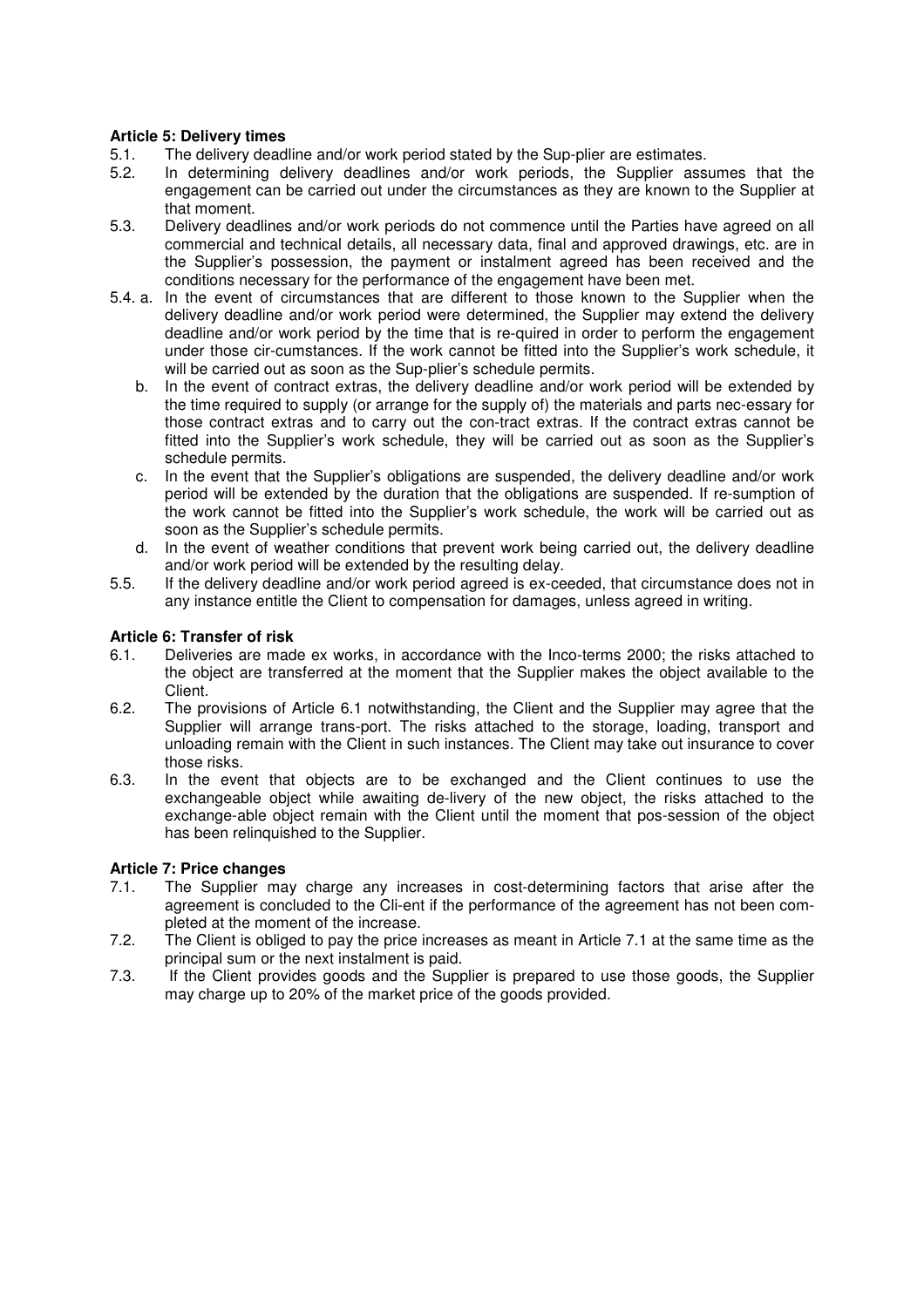# **Article 8: Impracticability of the engagement**

- 8.1. The Supplier is entitled to suspend the fulfilment of any obli-gations if any circumstances that could not be foreseen when the agreement was concluded and that are beyond the Sup-plier's influence temporarily prevent the fulfilment of those ob-ligations.
- 8.2. Circumstances that the Supplier could not foresee and that are beyond the Supplier's influence are understood to include (but are not limited to) the circumstance that the Supplier's own suppliers and/or subcontractors fail to meet their obliga-tions, or fail to do so in time, the weather, earthquakes, fire, loss or theft of tools, the destruction of materials to be proc-essed, road blocks, strikes or work stoppages and restrictions on import or trade.<br>8.3. The Supplier is no longer entitled to suspend the fulfilment of any o
- The Supplier is no longer entitled to suspend the fulfilment of any obligations when the temporary impossibility of perform-ance has lasted for more than six months. The agreement may not be dissolved until that term has lapsed, and only in respect of those obligations that have not been fulfilled. In that event, the Parties are not entitled to any compensation for damages incurred as a result of that dissolution.

# **Article 9: Scope of the work**

- 9.1. The Client is responsible for ensuring that all licences, per-mits, dispensations and other administrative decisions that are needed to carry out the work are obtained in time.
- 9.2. The price for the work does not include the following:
- a. the costs of earthwork, pile driving, demolition, foundation work, cementing, carpentry, plastering, painting, wallpaper-ing, repairs or other construction work;
- b. the costs of connecting gas, water, electricity or other in-frastructural facilities;
- c. the costs of preventing or limiting damages to any objects situated on or near the work site;
- d. the costs of disposing of materials, building materials or waste products;
- e. hotel and travelling expenses.

#### **Article 10: Changes to the work**

- 10.1. Any changes to the work will result in contract variations in at least the following instances:
	- a. if the design or the specifications change;
	- b. if the information provided by the Client does not match the actual situation;
	- c. in the event of deviation from estimated quantities by more than 10%.
- 10.2. Contract extras will be charged based on the value of the cost-determining factors as at the moment that the contract extra is performed. Contract deductions will be settled based on the value of the cost-determining factors as at the
- moment that the agreement was concluded. 10.3. If the value of the contract deductions exceeds that of the contract extras, the Supplier is entitled to charge the Client for 10% of the difference upon final settlement. This provision does not apply to any contract deductions based on requests from the Supplier.

#### **Article 11: Performance of the work**

- 11.1. The Client is responsible for ensuring that the Supplier can carry out the activities without interruption and at the times agreed, and that the Supplier has access to the necessary fa cilities when carrying out the activities, such as:
	- gas, water and electricity;
	- heating;
	- lockable and dry storage space;
	- all facilities required by the laws and regulations governing working conditions.
- 11.2. The Client is liable for all damages, including those resulti ng from loss, theft, burning or harm, to objects belonging to the Supplier, the Client and/or any third parties, such as tools and materials intended for use in the work that are located on the site where the activities are carried out or at another agreed location.<br>11.3. If the Client fails to fulfil the obligations
- If the Client fails to fulfil the obligations as set out in Arti-cle 11.1 and 11.2, and that failure causes delays in the per-formance of the activities, the activities will be carried out as soon as the Client as yet fulfils those obligations and when the Supplier's schedule permits. The Client is liable for all damages that the Supplier incurs as a result of the delay.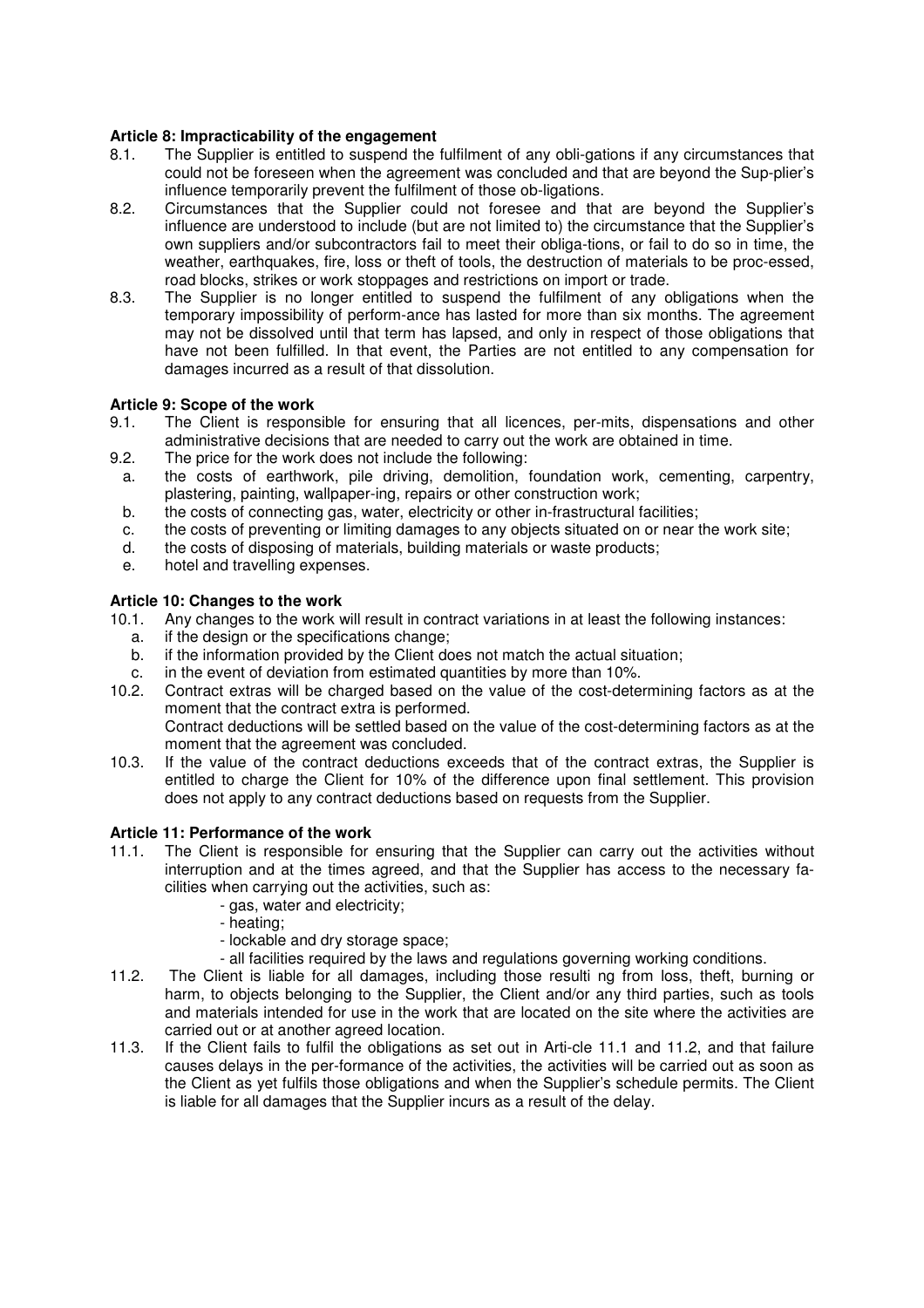# **Article 12: Completion of the work**

- 12.1. The project will be deemed to have been completed when:
	- a. the Client has approved the work;
	- b. the Client has put the work into use. If the Client puts part of the work into use, that part will be deemed to have been completed;
	- c. the Supplier has notified the Client in writing that the work is finished and the Client has not communicated, within 14 days after than notification, whether or not the work has been approved;
- d. the Client does not approve the work on grounds of minor defects or missing parts that can be repaired or provided within 30 days and that do not prevent the work from being put into use.<br>12.2. If the Client does not approve the work, the grounds on which the approval is withheld must b
- If the Client does not approve the work, the grounds on which the approval is withheld must be communicated to the Sup-plier in writing.
- 12.3. If the Client does not approve the work, the Supplier must be given another opportunity to complete the work. The provi-sions set out in this Article apply anew.
- 12.4. The Client indemnifies the Supplier against all claims from third parties for damages to parts of the work that have not yet been completed that are caused by use of parts of the work that have already been completed.

# **Article 13: Liability**

- 13.1. The Supplier is liable for all damages that the Client incurs that stem directly and exclusively from a shortcoming attribut-able to the Supplier. However, only those damages for which the Supplier is insured, or should within reason have been in-sured, qualify for compensation.<br>13.2. If, when the agreement is concluded, it is impossible for the Supplier to take out insurance
- If, when the agreement is concluded, it is impossible for the Supplier to take out insurance as meant in Article 13.1, or im-possible to do so at reasonable conditions, or if it is subse-quently impossible to renew the insurance policy at reason-able conditions, the maximum compensation payable for damages is the amount that the Supplier charged for the agreement in question (exclusive of VAT).
- 13.3. The following damages do not qualify for compensation:
	- a. trading losses, including losses caused by delays and loss of profits. The Client should take out insurance to cover such damages, if such is deemed desirable;
	- b. supervision damages, which are understood to include damages caused, during or as a result of the performance of the work, to objects on which work is being carried out to objects situated in the vicinity of the work site. The Cli-ent should take out insurance to cover such damages, if such is deemed desirable;
	- c. damages caused by intent or gross negligence on the part of helpers or non-management employees of the Supplier.
- 13.4. The Supplier is not liable for damages to materials provided by or on behalf of the Client that result from improper proc-essing. At the Client's request, the Supplier will repeat the process, using materials provided by the Client, at the Client's expense.<br>13.5. The Client indemnifies the Supplier against all claims from t
- The Client indemnifies the Supplier against all claims from third parties for product liability stemming from defects in products provided by the Client to third parties that consisted of or included products and/or materials provided by the Sup-plier.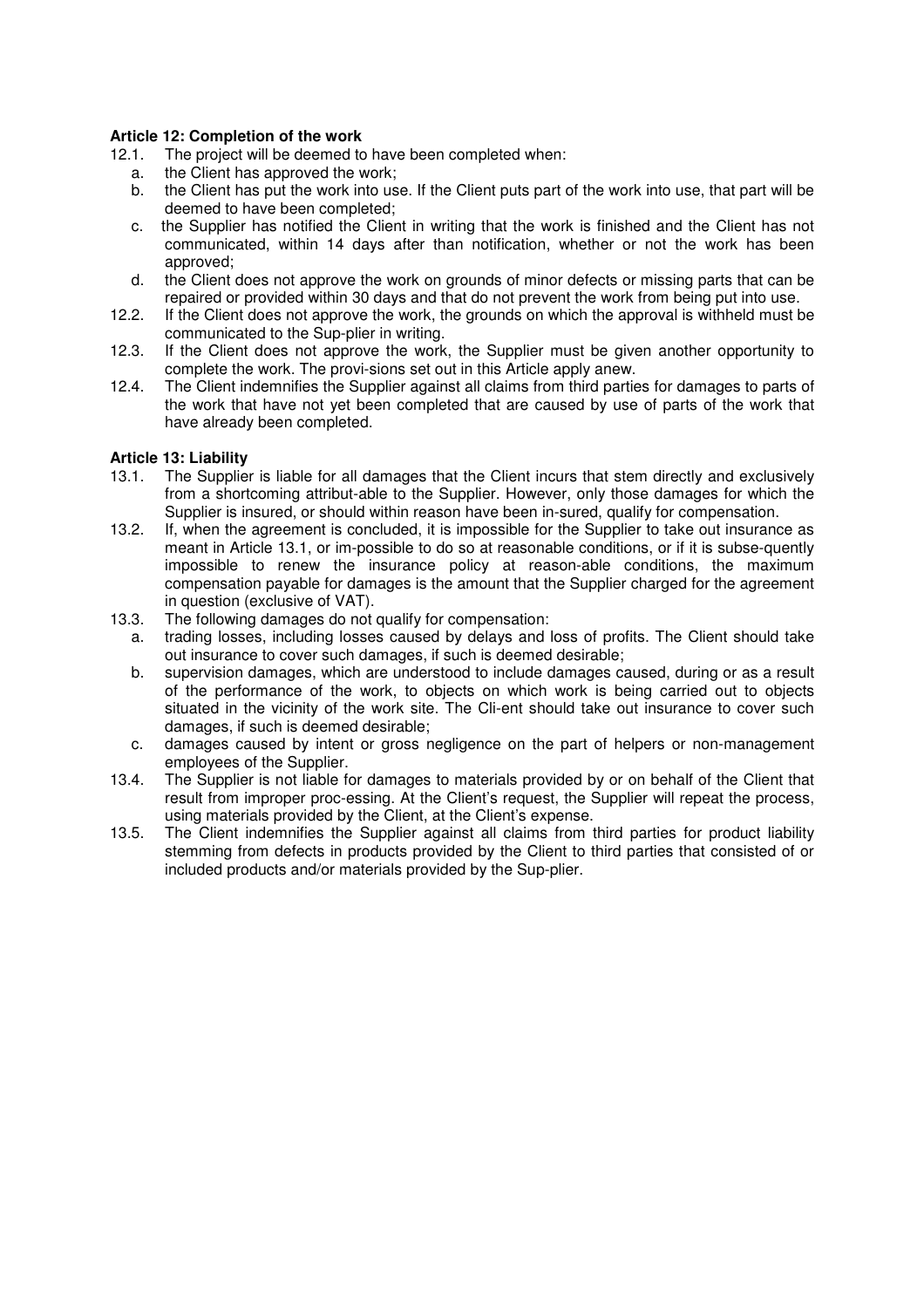# **Article 14: Guarantees**

- 14.1. The Supplier guarantees the proper performance of the prod-uct or service stipulated for a period of six months after deliv-ery or completion.<br>14.2. If the product or service stipulated consists of
- If the product or service stipulated consists of contract work, the Supplier guarantees the soundness of the construction delivered and the materials used, if the Supplier was at liberty to choose those materials, for the period specified in Arti-cle 14.1. If the construction delivered and/or the materials used prove to be unsound, the Supplier will make the necessary repairs or replacement. Those parts that are to be repaired at the Supplier's place of business or are to be replaced by the Supplier must be sent to the Supplier carriage paid. Disas-sembly and assembly of those parts, plus any hotel and trav-elling expenses, are for the Client's account.<br>14.3. If the product or service stipulated (pair
- If the product or service stipulated (partly) consists of the processing of materials provided by the Client, the Supplier guarantees proper processing for the period specified in Arti-cle 14.1. If any processing proves to have been performed improperly, the Supplier will do one of the following, at the Supplier's dis-cretion:
	- repeat the process, in which case the Client must provide new materials, at the Client's own expense;
	- repair the shortcoming, in which case the Client must re-turn the materials to the Supplier carriage paid;
	- credit the Client for a proportionate part of the invoice.
- 14.4. If the product or service stipulated consists of the delivery of an object, the Supplier guarantees the soundness of the ob-ject delivered for the period specified in Article 14.1. If the delivery proves to have been defective, the object must be returned to the Supplier carriage paid. The Supplier will then elect either:
	- to repair the object;
		- to replace the object;
		- to credit the Client for a proportionate part of the invoice.
- 14.5. If the product or service stipulated (partly) consists of the fit-ting and/or assembling of a delivered object, the Supplier guarantees the soundness of the fitting and/or assembly for the period specified in Article 14.1.

 If the fitting and/or assembly prove to be defective, the Sup-plier will repair the fault. Any hotel and travelling expenses are for the Client's account.<br>14.6 Eactory quarantees apply to those parts for which

- Factory guarantees apply to those parts for which the Client and the Supplier agree such explicitly and in writing. If the Client has had the opportunity to examine the substance of the factory guarantee, that factory guarantee will replace the guarantees specified in this Article.
- 14.7. In all situations, the Client must allow the Supplier the oppor-tunity to repair any shortcomings and/or repeat the process-ing.
- 14.8. The Client may only invoke guarantees after all obligations in respect of the Supplier have been fulfilled.
- 14.9. a. No guarantee is given when defects are the result of:
	- normal wear and tear;
	- improper use;
	- lack of proper maintenance;
	- fitting, assembly, alterations or repairs by the Client or by third parties.
	- b. No guarantee is given for delivered objects that were not new when they were delivered of for objects whose use the Client prescribed or that were provided by or on behalf of the Client.
	- c. No guarantee is given on inspections of and/or repairs to objects belonging to the Client.

# **Article 15: Complaints**

 The Client may not invoke defects in the product or service unless a written complaint has been submitted to the Supplier within four-teen days after the defect was detected or should, within reason, have been detected.

#### **Article 16: Failure to take delivery**

In the event that the Client has not taken delivery of any object after the delivery deadline has passed, those objects will remain avail-able to the Client. Any objects of which the Client has not taken delivery will be stored for the Client's account and risk. The Sup-plier may at any time invoke the powers granted by Article 6:90 of the Dutch Civil Code.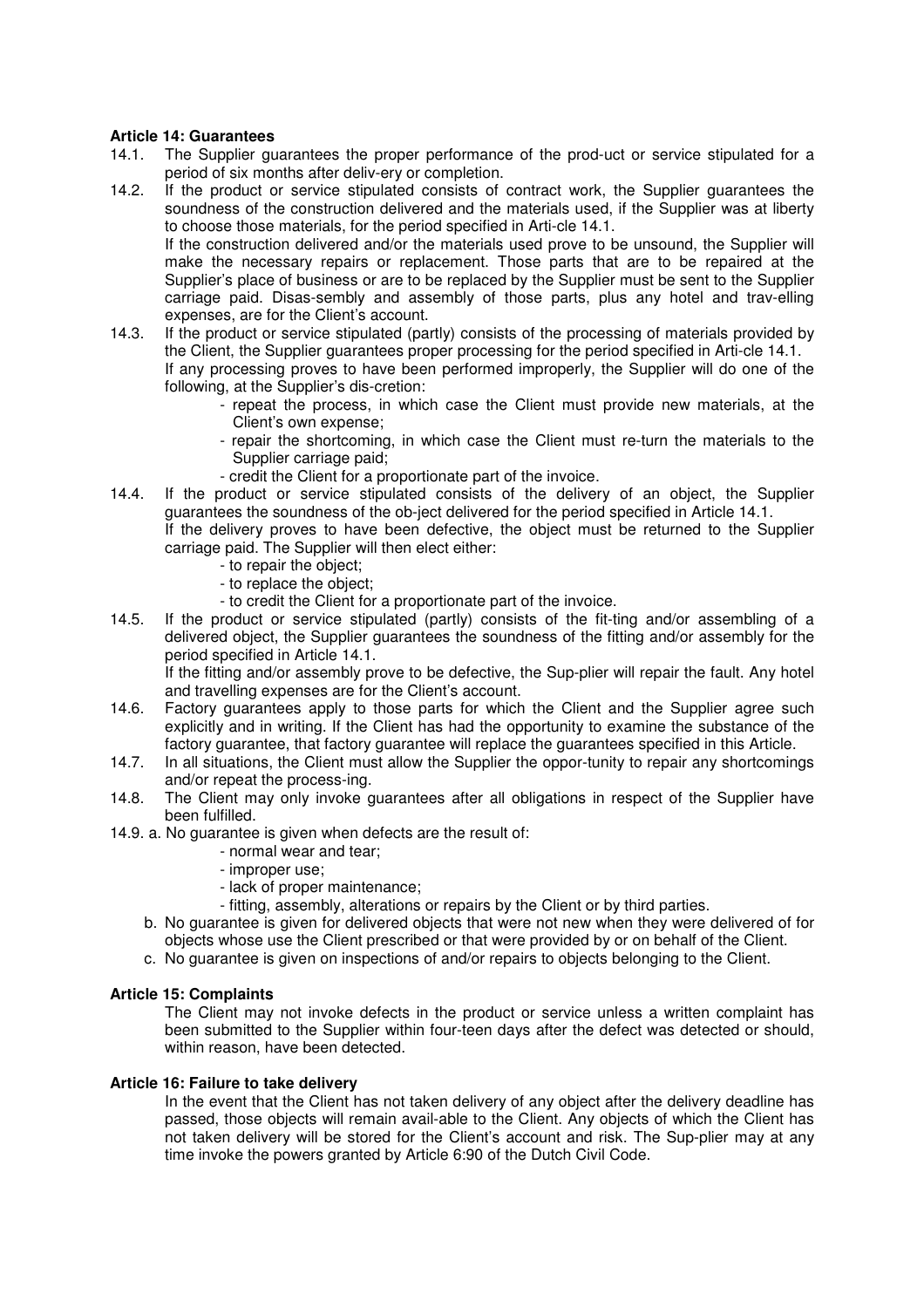# **Article 17: Payment**

- 17.1. Payment must be made at the Supplier's place of business or to an account specified by the Supplier.<br>17.2. Unless a
- Unless agreed otherwise, payment must be made using one of the following methods:
- a. for counter sales: cash;
- b. for payment in instalments:
	- 45% of the total price when the engagement is granted;
	- 45% of the total price when the materials have been delivered or, if the engagement does not include deliv-ery of the materials, upon commencement of the activi-ties;
	- 10% of the total price upon completion;
- c. in all other instances: within thirty days after the date on the invoice.
- 17.3. The payment conditions specified notwithstanding, the Client is obliged, at the Supplier's request, to provide security for payment, to the Client's satisfaction. Failure on the Client's part to provide such security for payment within the period specified will immediately constitute default. In that event, the Supplier is entitled to dissolve the agreement and recover any damages from the Client.<br>17.4 The Client's right to offset
- The Client's right to offset any claims on the Supplier is ex-cluded, except in the event of the Supplier's bankruptcy or if judicial debt rescheduling is applied in respect of the Supplier.
- 17.5. The full claim for payment is payable on demand in the follow-ing instances:
	- a. if any payment deadline has been exceeded;
	- b. if the Client has been declared bankrupt or requests sus-pension of payments;
	- c. if any of the Client's assets or claims are seized;
	- d. if the Client (if a company) is dissolved or wound up;
	- e. if the Client (if a natural person) makes a request for judi-cial debt rescheduling, is placed under guardianship or dies.
- 17.6. If payment has not been made by the payment deadline specified, the Client is immediately liable to pay the Supplier interest. That interest is payable at a rate of 12% per year, or at the statutory rate if that is higher. For the purposes of cal-culating the interest, partial months are counted as full months.<br>17.7. If payment has not bee
- If payment has not been made by the payment deadline specified, the Client is immediately liable to pay the Supplier all extrajudicial costs, to a minimum of  $\epsilon$ 75.

The costs are calculated in accordance with the following ta-ble:

- over the first €4,000 15%
- over the excess up to €7,000 10%
- over the excess up to €16,000 8%
- over the excess up to €60,000 5%
- over the excess from €60,000 3%

If the actual extrajudicial costs exceed those based on this formula, the Client is liable to pay

the actual costs.<br>17.8. If iudicial procee If judicial proceedings are decided in the Supplier's favour, all costs incurred by the Supplier in connection with those pro-ceedings are for the Client's account.

# **Article 18: Retention of ownership and pledging**

- 18.1. After delivery, the Supplier remains the owner of the objects delivered for as long as:
	- a. the Client fails or will fail in the fulfilment of the obligations stemming from this agreement or any similar agreements;
	- b. the Client fails or will fail to pay for any work performed or to be performed under such agreements;
	- c. the Client has not paid any claims arising from non-fulfilment of those agreements, such as compensation for damages, penalties, interest and costs.
- 18.2. As long as any objects are subject to retention of ownership, the Client may not encumber those objects in any way that exceeds the scope of the Client's ordinary activities.
- 18.3. Having invoked retention of ownership, the Supplier may re-trieve the objects delivered. The Client must allow the Sup-plier to enter the place where those objects are located.<br>18.4. If the Supplier cannot invoke retention of ownership because the objects delivered
- If the Supplier cannot invoke retention of ownership because the objects delivered have been subject to confusion, defor-mation or accession, the Client is obliged to give the newly formed objects in pledge to the Supplier.